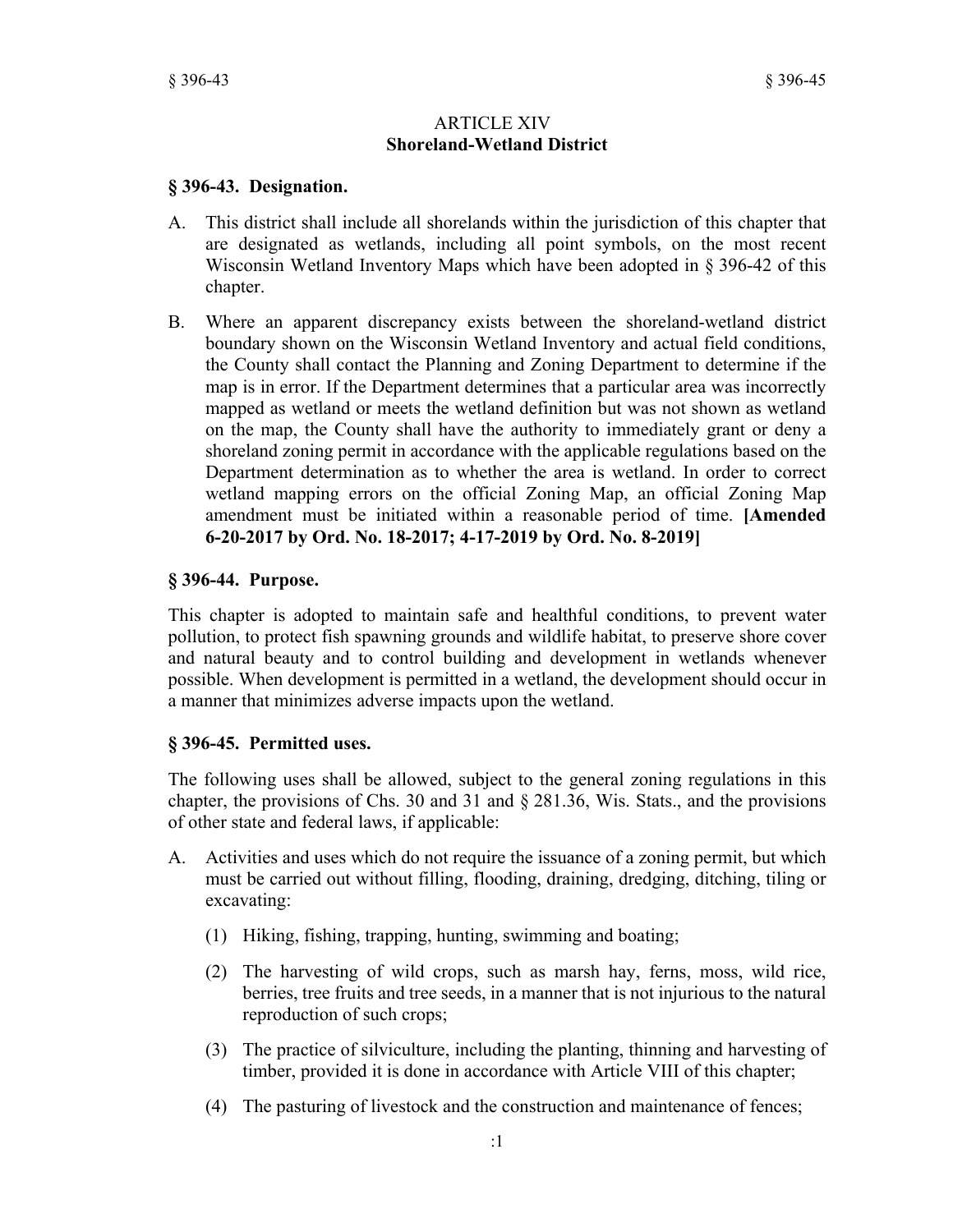- (5) The cultivation of agricultural crops;
- (6) The construction and maintenance of duck blinds;
- (7) The construction or maintenance of piers, docks or walkways built on pilings, including limited excavating and filling necessary for such construction and maintenance; and
- (8) The maintenance, repair, replacement or reconstruction of existing town and County highways and bridges, including limited excavating and filling necessary for such maintenance, repair, replacement or reconstruction.
- B. Uses which do not require the issuance of a zoning permit and which may involve filling, flooding, draining, dredging, ditching, tiling or excavating to the extent specifically provided below:
	- (1) Temporary water level stabilization measures necessary to alleviate abnormally wet or dry conditions that would have an adverse impact on silvicultural activities if not corrected;
	- (2) The cultivation of cranberries, including flooding, dike and dam construction or ditching necessary for the growing and harvesting of cranberries;
	- (3) The maintenance and repair of existing agricultural drainage systems, including ditching, tiling, dredging, excavating and filling necessary to maintain the level of drainage required to continue the existing agricultural use. This includes the minimum filling necessary for disposal of dredged spoil adjacent to the drainage system, provided that dredged spoil is placed on existing spoil banks where possible;
	- (4) The construction or maintenance of fences for the pasturing of livestock, including limited excavating and filling necessary for such construction or maintenance;
	- (5) The construction or maintenance of piers, docks or walkways built on pilings, including limited excavating and filling necessary for such construction and maintenance; and
	- (6) The maintenance, repair, replacement or reconstruction of existing town and County highways and bridges, including limited excavating and filling necessary for such maintenance, repair, replacement or reconstruction.
- C. Uses which require the issuance of a zoning permit and which may include limited filling, flooding, draining, dredging, ditching, tiling or excavating, but only to the extent specifically provided below:
	- (1) The construction and maintenance of roads which are necessary to conduct silvicultural activities or are necessary for agricultural cultivation, provided that:
		- (a) The road cannot as a practical matter be located outside the wetland; and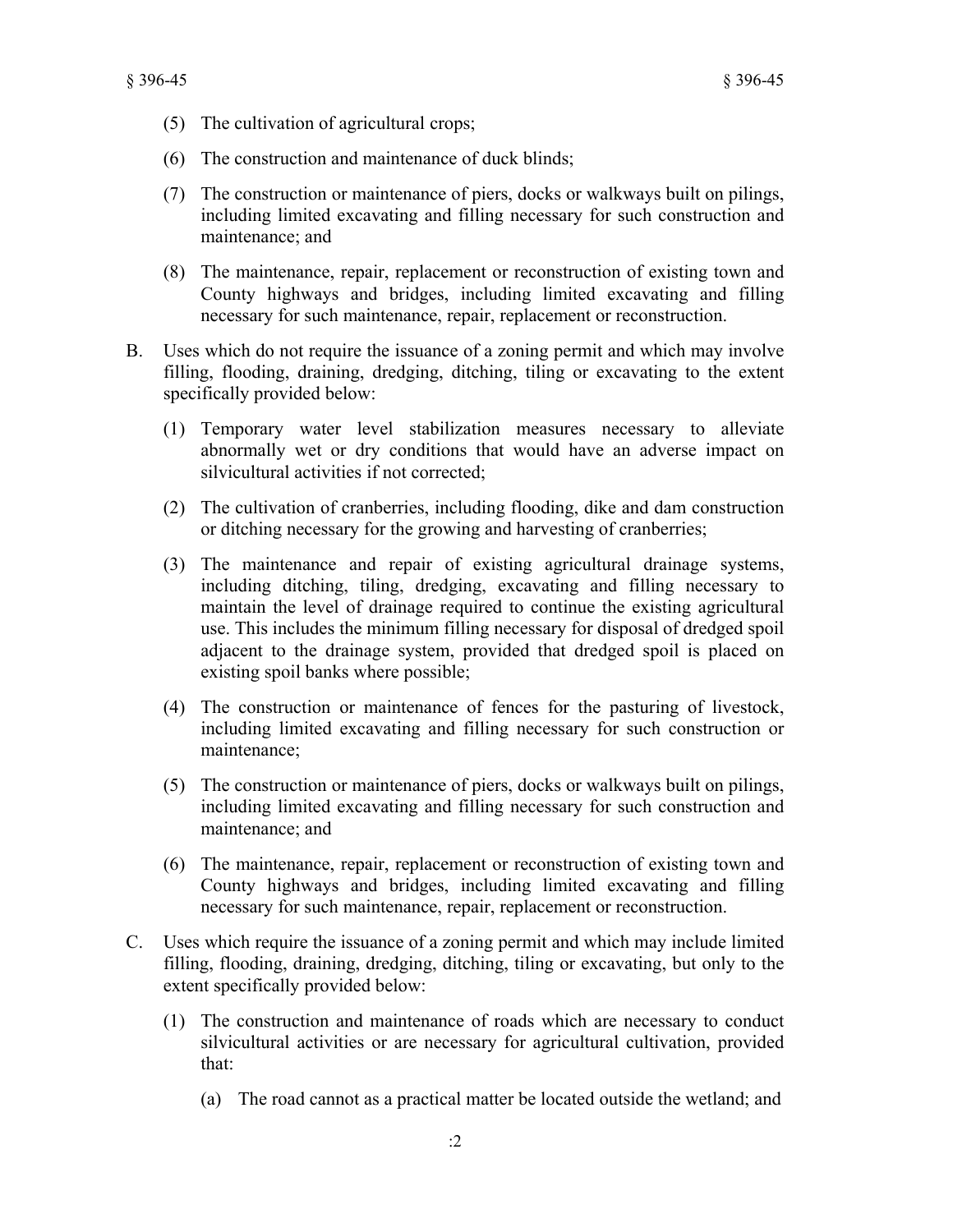- (b) The road is designed and constructed to minimize the adverse impact upon the natural functions of the wetland and meets the following standards:
	- [1] The road shall be designed and constructed as a single-lane roadway with only such depth and width necessary to accommodate the machinery required to conduct agricultural and silvicultural activities;
	- [2] Road construction activities are to be carried out in the immediate area of the roadbed only;
	- [3] Any filling, flooding, draining, dredging, ditching, tiling or excavating that is to be done must be necessary for the construction or maintenance of the road; and
	- [4] Roads constructed for silviculture and intermittent agriculture activity are completely removed and the area restored to natural condition upon completion of the activity or inactivity for a period of 12 months.
- (2) The construction and maintenance of nonresidential buildings used solely in conjunction with raising of waterfowl, minnows or other wetland or aquatic animals or used solely for some other purpose which is compatible with wetland preservation, if such building cannot as a practical matter be located outside the wetland, provided that:
	- (a) Any such building does not exceed 500 square feet in floor area and is not designed for human habitation; and
	- (b) No filling, flooding, draining, dredging, ditching, tiling or excavating is to be done except limited excavating necessary to provide structural support for the building.
- (3) The establishment and development of public and private parks and recreation areas, boat access sites, natural and outdoor education areas, historic and scientific areas, wildlife refuges, game preserves and private wildlife habitat areas, provided that:
	- (a) Any private recreation or wildlife habitat area must be used exclusively for that purpose and the applicant has received a permit or license under Ch. 29, Wis. Stats., where applicable;
	- (b) Limited filling and excavating necessary for the development of public boat launching ramps and access roads may be allowed provided that they cannot, as a practical matter, be located outside the wetland; and
	- (c) Ditching, excavating, dredging, and dike and dam construction may be done in wildlife refuges, game preserves and private wildlife habitat areas, but only for the purpose of improving wildlife habitat or to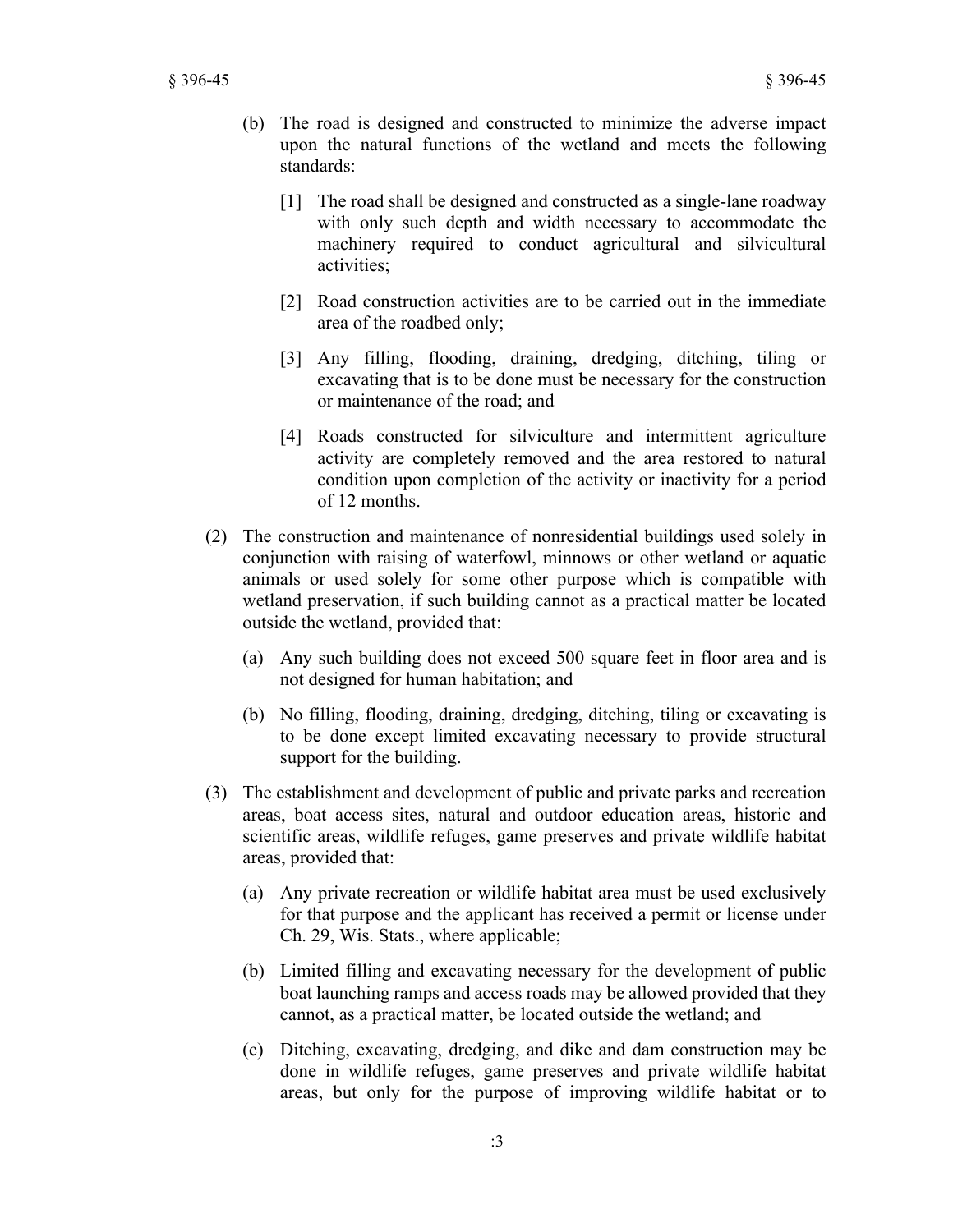otherwise enhance wetland values.

- (4) The construction and maintenance of electric, gas, telephone, water and sewer transmission and distribution lines, and related facilities, by public utilities and cooperative associations organized for the purpose of producing or furnishing heat, light, power or water to their members, provided that:
	- (a) The transmission and distribution lines and related facilities cannot as a practical matter be located outside the wetland; and
	- (b) Any filling, excavating, ditching or draining that is to be done must be necessary for such construction or maintenance and must be done in a manner designed to minimize flooding and other adverse impacts upon the natural functions of the wetland.
- (5) The construction and maintenance of railroad lines, provided that:
	- (a) The railroad lines cannot as a practical matter be located outside the wetland; and
	- (b) Any filling, excavating, ditching or draining that is to be done must be necessary for such construction or maintenance and must be done in manner designed to minimize flooding and other adverse impacts upon the natural functions of the wetland.

# **§ 396-46. Prohibited uses.**

Any use not listed in § 396-45A, B or C is prohibited, unless the Shoreland-Wetland District or a portion of the district has been rezoned by amendment of this chapter in accordance with  $\S 59.69(5)(e)$ , Wis. Stats., Ch. NR 115, Wis. Adm. Code, and  $\S 396-48$ of this chapter.

# **§ 396-47. Site requirements.**

- A. Yard requirements. All structural uses except for utilities and transportation shall meet the following minimum setback requirements:
	- (1) Class A highway (state highway): 110 feet from center line or 50 feet from lot line, whichever measures furthest into the lot.
	- (2) Class B highway (County trunk): 83 feet from center line or 50 feet from lot line, whichever measures furthest into the lot.
	- (3) Class C highway (town road): 63 feet from center line or 30 feet from lot line, whichever measures furthest into the lot.
	- (4) Front lot line: 30 feet for all structures.
	- (5) Rear lot line: 30 feet for dwelling and attached accessory structures; 10 feet for detached accessory building.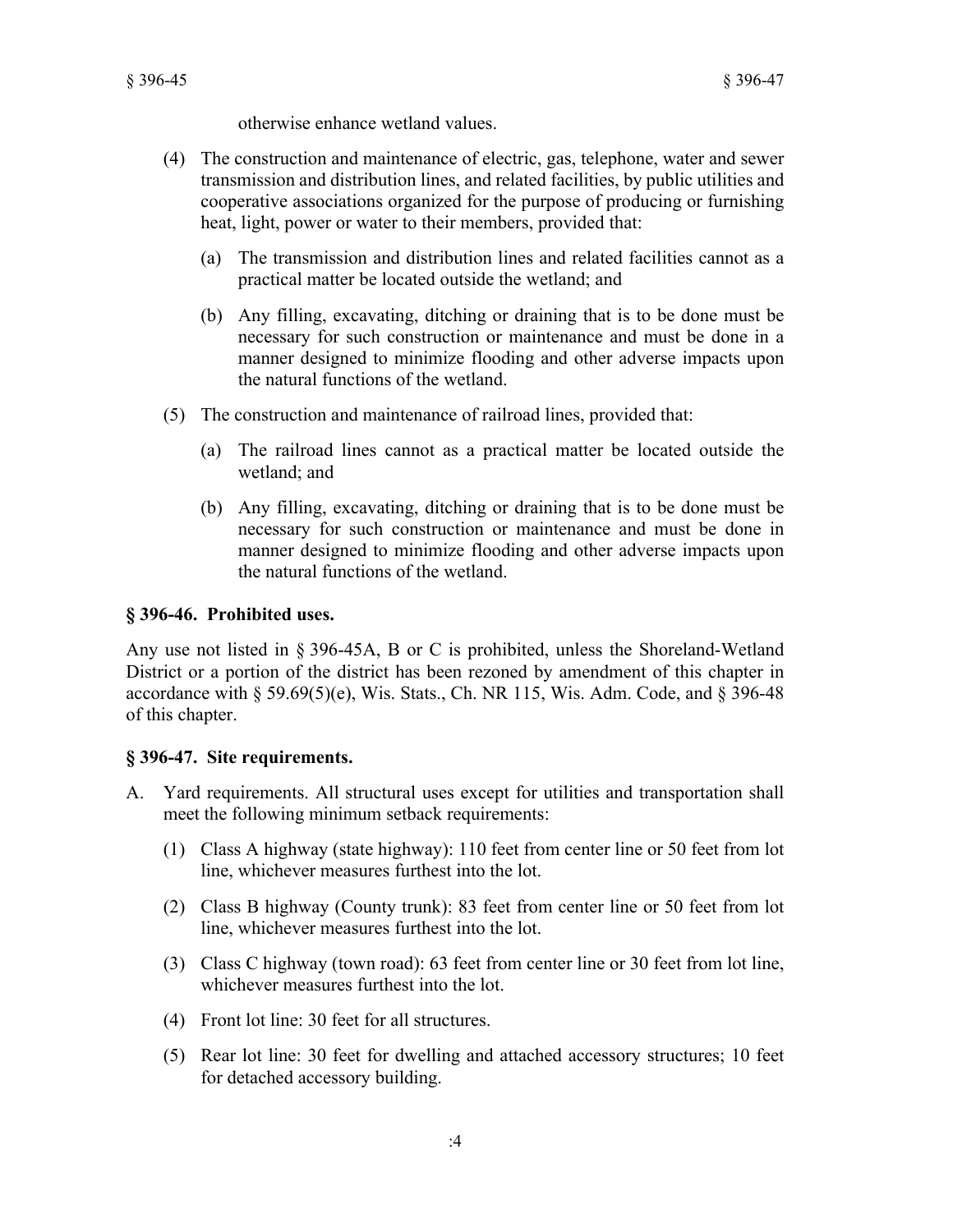- (6) Side lot line: 10 feet for all structures.
- (7) Ordinary high-water mark: minimum 75 feet (see § 396-10B and Article XI).

NOTE: Subsection  $A(4)$ , (5) and (6) are subject to Subsection  $A(1)$ , (2) and (3) above.

- B. Height requirements. **[Amended 4-17-2019 by Ord. No. 8-2019]**
	- (1) All structures: maximum 35 feet (see § 396-10A and Article XI).
- C. Lot/area requirements. **[Amended 4-17-2019 by Ord. No. 8-2019]**
	- (1) For parcels zoned conservancy or shoreland-wetland in their entirety, the following requirements apply:
		- (a) Sewered lots  $\lceil \S$  NR 115.05(l)(a)1, Wis. Adm. Code]: minimum area and width for each lot. The minimum lot area shall be 10,000 square feet and the minimum average lot width shall be 65 feet.
		- (b) Unsewered lots  $\lceil \S \text{ NR } 115.05 \rceil \rceil$  (a) 2, Wis. Adm. Code]: minimum area and width for each lot. The minimum lot area shall be 20,000 square feet and the minimum average lot width shall be 100 feet.
	- (2) For parcels not zoned conservancy or shoreland-wetland in their entirety, the following requirements apply:
		- (a) Sewered lots  $\lceil \S \rceil$  NR 115.05(l)(a)1, Wis. Adm. Code]: minimum area and width for each lot. The minimum lot area shall be 10,000 square feet and the minimum average lot width shall be 65 feet.
		- (b) Unsewered lots  $\lceil \S$  NR 115.05(1)(a)2, Wis. Adm. Code]: minimum area and width for each lot. The minimum lot area shall be 20,000 square feet and the minimum average lot width shall be 100 feet.

### **§ 396-48. Rezoning of lands in Shoreland-Wetland District.**

NOTE: Only the minimum area of the lot required for the proposed use shall be considered for rezoning.

- A. For all proposed text and map amendments to the Shoreland-Wetland District, the appropriate district and area offices of the Department of Natural Resources shall be provided with the following:
	- (1) A copy of every petition for a text or map amendment to the Shoreland-Wetland District, within five days of filing such petition with the Planning and Zoning Department. Such petition shall include a copy of the Wisconsin Wetland Inventory Map adopted as part of this chapter describing any proposed rezoning of a shoreland-wetland;
	- (2) Written notice of the public hearing to be held on a proposed amendment, at least 10 days prior to such hearing;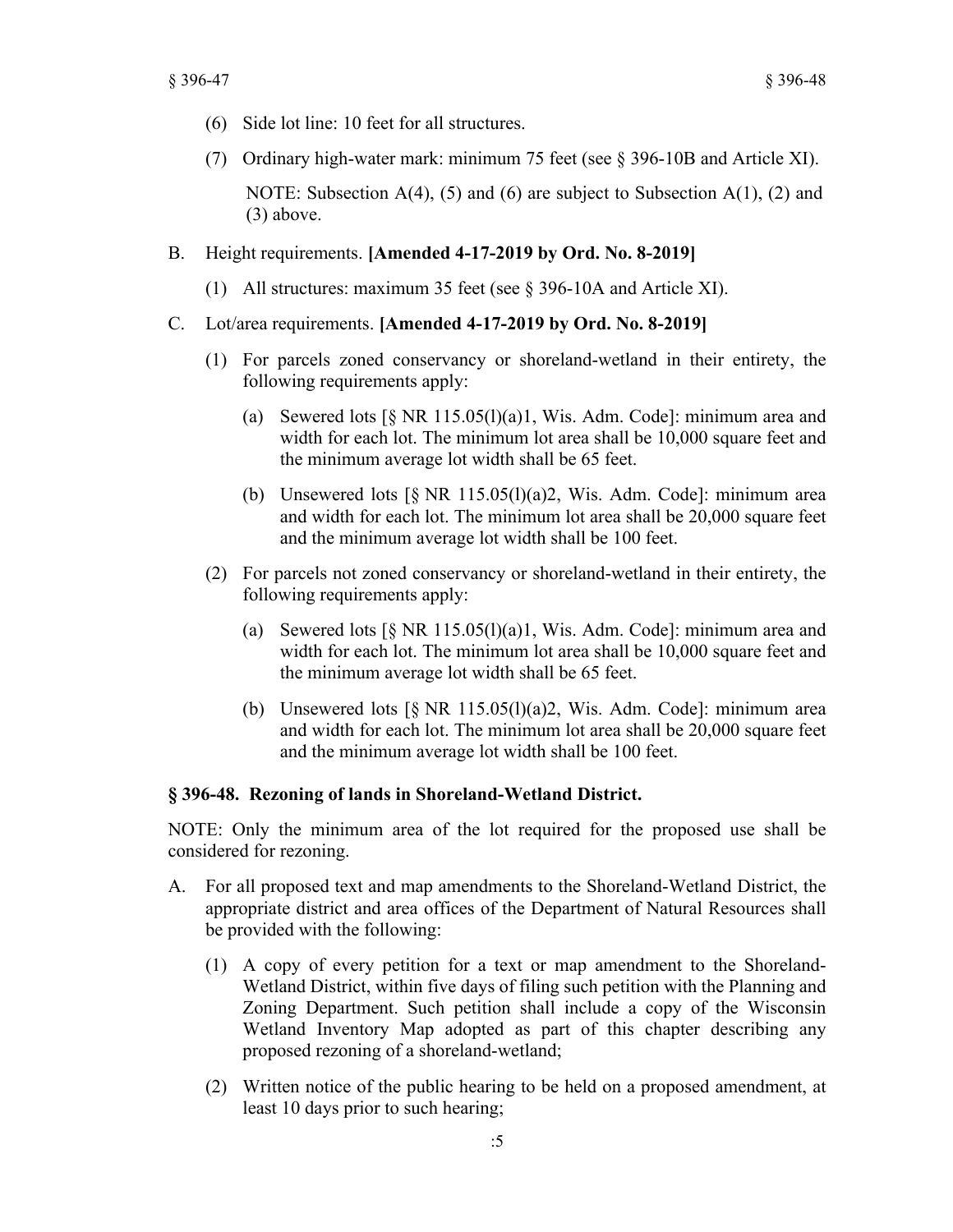- (3) A copy of the Planning and Zoning Committee's findings and recommendations on each proposed amendment, within 10 days after the submission of those findings and recommendations to the County Board; and
- (4) Written notice of the County Board's decision on the proposed amendment, within 10 days after it is issued.
- B. Shoreland-wetland or portion thereof shall not be rezoned unless in the best interest of Adams County citizens and protection of the local natural resources. The petitioner shall have the burden to demonstrate the proposed rezone of a previously established district is in the best interest of Adams County citizens.
	- (1) A wetland district or portion thereof shall not be rezoned if the proposed rezoning may result in a significant adverse impact upon any of the following:
		- (a) Stormwater and floodwater storage capacity;
		- (b) Maintenance of dry stream flow, the discharge of groundwater to a wetland, the recharge of groundwater from a wetland to another area, or the flow of groundwater through a wetland;
		- (c) Filtering or storage of sediments, nutrients, heavy metals or organic compounds that would otherwise drain into navigable waters;
		- (d) Shoreline protection against soil erosion;
		- (e) Fish spawning, breeding, nursery or feeding grounds;
		- (f) Wildlife habitat;
		- (g) Areas of special recreational, scenic or scientific interest, including scarce wetland types; or
		- (h) Wetlands both within the boundary of designated areas of special natural resource interest and those wetlands which are in proximity to or have a direct hydrologic connection to such designated areas as defined in § NR 103.04, Wis. Adm. Code.
	- (2) The burden of proof that the proposed rezone will not have "significant adverse impact" shall fall upon the petitioner. Petitioner shall supply the information requested on the appropriate inventory checklist and present the information to the Planning and Zoning Committee at the time of rezoning request.
- C. If the Department of Natural Resources has notified the Planning and Zoning Committee that a proposed amendment to the Shoreland-Wetland District may have a significant adverse impact upon any of the criteria listed in Subsection B of this section, that amendment, if approved by the County Board, shall contain the following provision:

"This amendment shall not take effect until more than 30 days have elapsed since